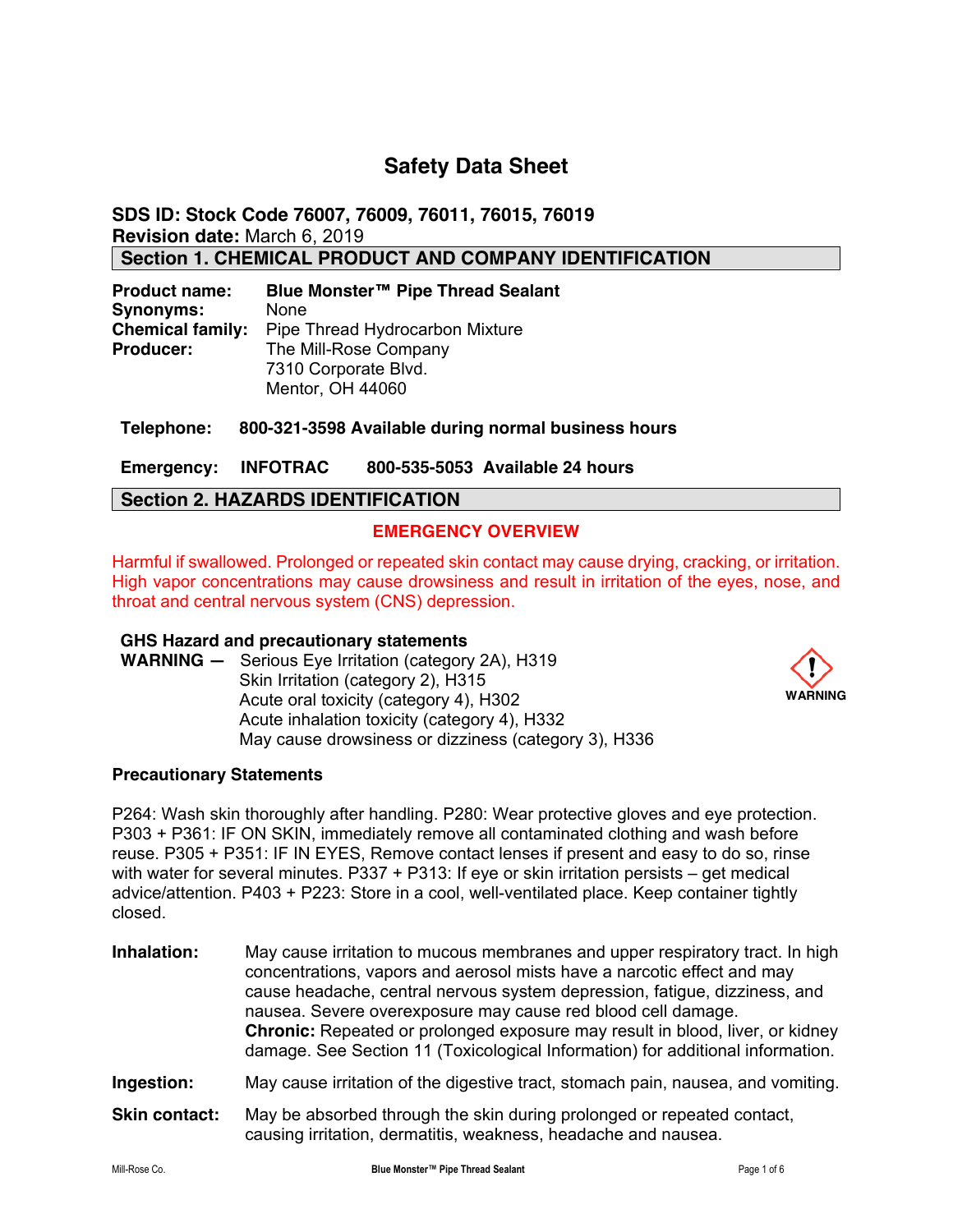## **Eye contact:** Exposure to vapors or liquid may cause eye irritation.

**Carcinogenic** The IARC and ACGIH designate Ethylene glycol butyl ether (2-Butoxyethanol) and Isopropyl alcohol (2-Propanol) as category 3 – confirmed animal carcinogen with unknown relevance to humans. The ACGIH designates Ethylene glycol butyl ether (2-Butoxyethanol) as category A3– confirmed animal carcinogen with unknown relevance to humans.

## **Section 3. COMPOSITION / INFORMATION ON INGREDIENTS**

### **Material information:**

| <b>Name</b>                                             | CAS No.  | Weight %  |
|---------------------------------------------------------|----------|-----------|
| Ethylene glycol butyl ether<br>Synonym: 2-Butoxyethanol | 111-76-2 | $12 - 17$ |
| Isopropyl alcohol<br>Synonym: 2-Propanol                | 67-63-0  | $10-15$   |

**\****Note: The above weight percentages are represented in ranges as estimates. Due to variation among production batches, component percentages may vary.*

### **Section 4. FIRST AID MEASURES**

| Inhalation:                                | Move exposed persons to fresh air. If the person is not breathing or breathing<br>is irregular, provide artificial respiration or oxygen by trained personnel. Seek<br>medical attention.       |
|--------------------------------------------|-------------------------------------------------------------------------------------------------------------------------------------------------------------------------------------------------|
| <b>Skin contact:</b>                       | Quickly remove contaminated clothing and shoes. Wash affected skin with<br>soap and water. Get medical attention if symptoms occur. Wash contaminated<br>clothing before reuse.                 |
| Ingestion:                                 | Do not induce vomiting. Never give anything by mouth to an unconscious<br>person. If conscious and alert, rinse the mouth with water. Call a physician or<br>poison control center immediately. |
| Eye contact:                               | Check for and remove any contact lenses. Immediately consult physician after<br>flushing eyes with tepid water for 15 minutes.                                                                  |
|                                            | <b>Section 5. FIREFIGHTING MEASURES</b>                                                                                                                                                         |
| <b>Suitable</b><br>extinguishing<br>media: | Small fires — Class B fire-extinguishing media including water spray,<br>foam, CO <sub>2</sub> or dry powder. Do not use a water stream, as this will spread<br>the fire.                       |

**Specific hazards:** Fire or intense heat may cause violent rupture of product containers. Vapors may form explosive mixtures with air. Application of extinguishing media to hot surfaces requires special precautions. During emergency conditions, overexposure to decomposition products including carbon oxides may cause a health hazard. Symptoms may not be immediately apparent.

**Special protective equipment for firefighters:** Full protective equipment including selfcontained breathing apparatus should be used. Do not allow run-off from fire-fighting to enter drains or water courses.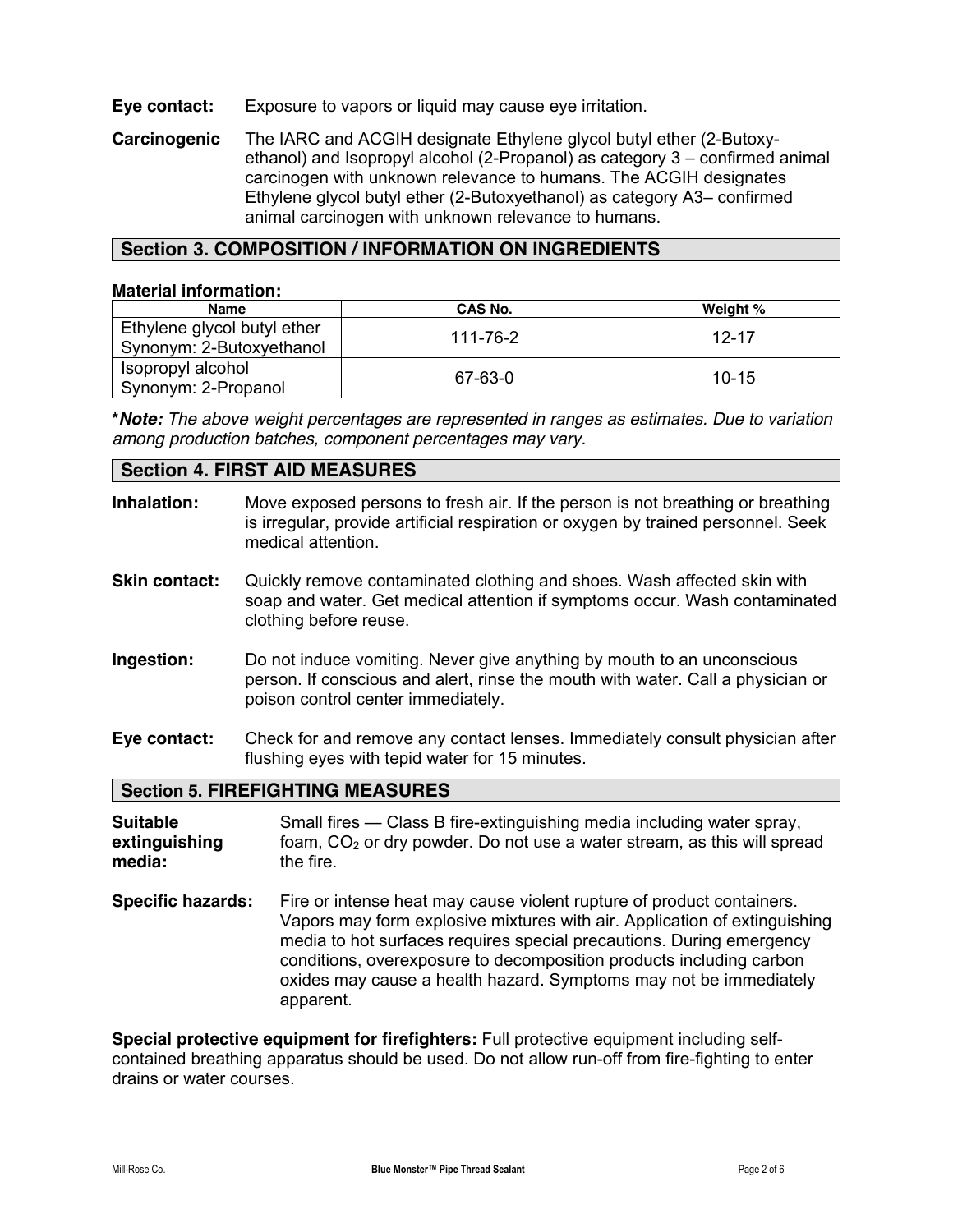|                           |     |                                  | TINE                 |                     |
|---------------------------|-----|----------------------------------|----------------------|---------------------|
|                           |     | <b>NFPA rating: HMIS rating:</b> | R<br>Е               | <b>Hazardous</b>    |
| <b>Health:</b>            |     |                                  | Н<br>A<br>$\sqrt{2}$ |                     |
| Flammability:             |     |                                  | E<br>m<br>A          | $FP - above 200° F$ |
| Instability/reactivity: 0 |     |                                  | æ.                   | <b>Stable</b>       |
| Other:                    | N/A | H (PPE)                          | H                    | N/A                 |
|                           |     |                                  | <b>SPECIAL</b>       |                     |

FIRE

|                                        | <b>Section 6. ACCIDENTAL RELEASE MEASURES</b>                                                                                                                                                                                                                                                                                    |
|----------------------------------------|----------------------------------------------------------------------------------------------------------------------------------------------------------------------------------------------------------------------------------------------------------------------------------------------------------------------------------|
| <b>Personal</b><br><b>Precautions:</b> | Immediately contact emergency personnel. Evacuate any potentially affected<br>area and isolate personnel from entry. Ventilate closed spaces before<br>entering them. Vapor can collect in lower areas.                                                                                                                          |
| Large Spill:                           | Personnel must have appropriate training, per Occupational Safety and<br>Health Administration (OSHA) 29 CFR 1910.120. Do not touch damaged<br>containers or spilled material unless wearing appropriate protective<br>equipment (Section 8).                                                                                    |
| Methods for                            | Shut off source if possible and if safe. Eliminate all ignition sources. Prevent                                                                                                                                                                                                                                                 |
| <b>Containment</b>                     | entry into waterways, sewers, basements or confined areas. Advise                                                                                                                                                                                                                                                                |
| and Clean up                           | applicable authorities if material has entered sewers or water courses.                                                                                                                                                                                                                                                          |
|                                        | <b>Section 7. HANDLING AND STORAGE</b>                                                                                                                                                                                                                                                                                           |
| Handling:                              | Use with adequate ventilation. Keep containers closed when not in use.<br>Always open containers slowly to allow any excess pressure to vent. Avoid<br>breathing vapors. Avoid contact with eyes, skin, or clothing. Wash thoroughly<br>with soap and water after handling. Launder soiled clothing thoroughly before<br>re-use. |
| Storage:                               | Keep all containers tightly closed when not in use. Store out of direct sunlight<br>and on an impermeable floor. Do not store with incompatible materials. See<br>Section 10, Stability and Reactivity.                                                                                                                          |

### **Section 8. EXPOSURE CONTROLS / PERSONAL PROTECTION**

### **Occupational Exposure Limits:**

| <b>Name</b>                                                    | CAS No.  | <b>ACGIH<sup>®</sup> TLV<sup>®</sup></b><br><b>Exposure Limits:</b> | <b>Federal OSHA</b><br><b>PELS</b> | OSHA PELs 1989 C           |
|----------------------------------------------------------------|----------|---------------------------------------------------------------------|------------------------------------|----------------------------|
| Ethylene glycol butyl<br>ether<br>Synonym: 2-<br>Butoxyethanol | 111-76-2 | 20 ppm $A$                                                          | 50 ppm $A$                         | 25 ppm $A$                 |
| Isopropyl alcohol<br>Synonym: 2-Propanol                       | 67-63-0  | 200 ppm <sup>A</sup><br>400 ppm $B$                                 | 400 ppm $A$                        | 400 ppm $A$<br>500 ppm $B$ |

All exposure limits listed are 8-hour time weighted average (TWA) — except where noted otherwise.

**<sup>A</sup>**Time Weighted Average (TWA) is an average exposure over the course of an 8-hour work shift. B A Short Term Exposure Limit TWA over the course of 15 minutes.

PEL — Permissible Exposure Limit is the maximum 8-hour TWA concentration of a chemical that a worker may be exposed to under Occupational Safety and Health Administration (OSHA) regulations. <sup>C</sup> Federal OSHA 1989 PELs were vacated but are in use and enforced by many state OSHA plans.

## **Engineering measures:** Local exhaust ventilation is preferable. General ventilation is acceptable if exposure to materials in this section is maintained below applicable exposure limits.

## **PERSONAL PROTECTIVE EQUIPMENT**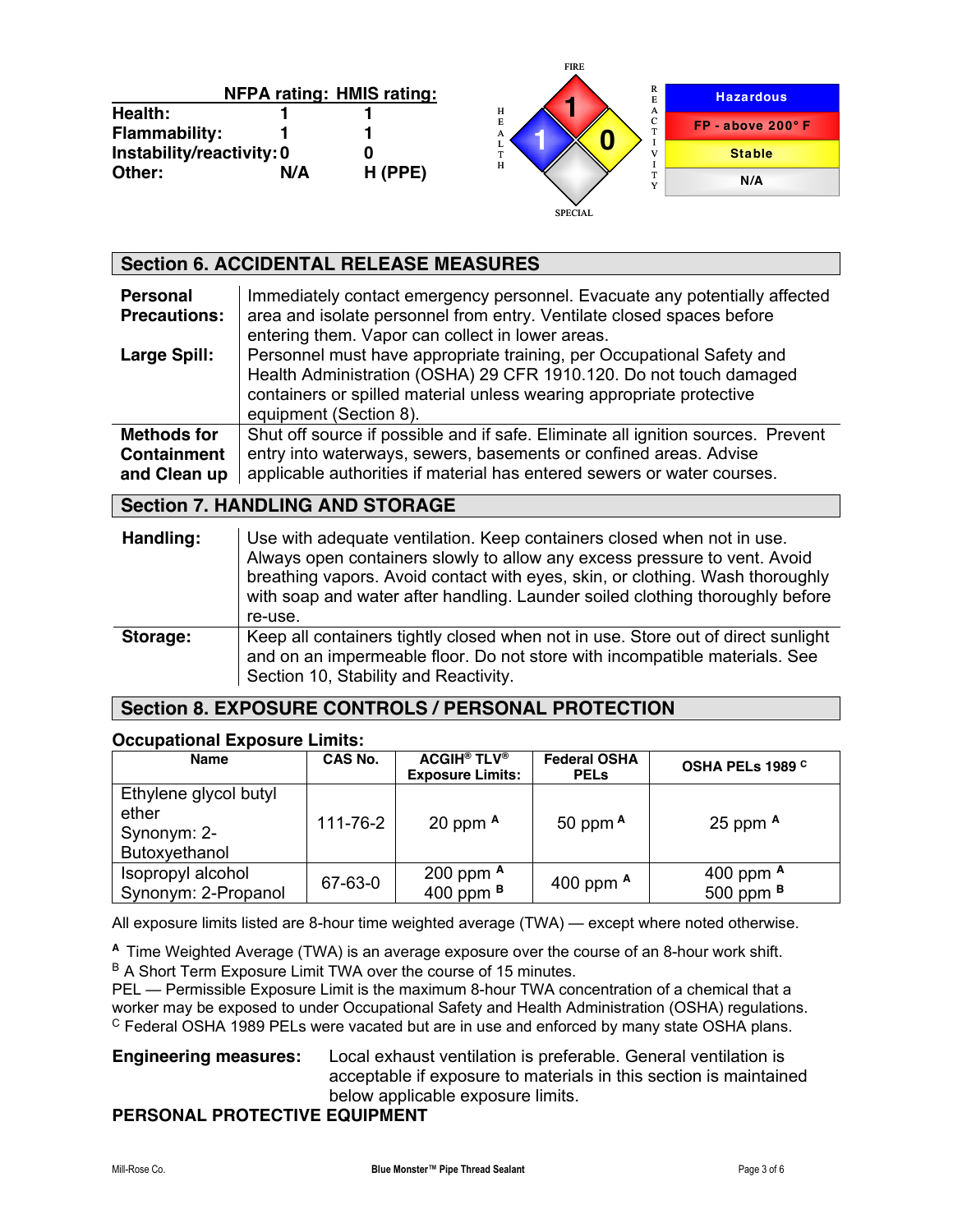| <b>Respiratory protection:</b>              | When engineering controls are not sufficient to reduce exposure<br>to levels below applicable exposure limits, seek professional<br>advice prior to respirator selection and use. For concentrations<br>less than 10 times the exposure limits, wear a properly fitted<br>NIOSH/ MSHA-approved respirator with organic vapor cartridges. |
|---------------------------------------------|------------------------------------------------------------------------------------------------------------------------------------------------------------------------------------------------------------------------------------------------------------------------------------------------------------------------------------------|
| Skin and body protection:                   | Wear impervious clothing and gloves to prevent contact. Use the<br>manufacturer's degradation and permeation data for protective<br>material selection.                                                                                                                                                                                  |
| Eye protection:<br><b>Hygiene measures:</b> | Wear safety spectacles with unperforated sideshields, or goggles.<br>Avoid repeated or prolonged skin exposure. Wash hands before<br>eating, drinking, smoking, or using toilet facilities. Promptly<br>remove contaminated clothing and launder before reuse.                                                                           |
| <b>Other precautions:</b>                   | Intentional misuse by deliberately concentrating and inhaling the<br>contents can be harmful or fatal.                                                                                                                                                                                                                                   |

## **Section 9. PHYSICAL AND CHEMICAL PROPERTIES**

| Appearance:                                | Blue paste                                         |
|--------------------------------------------|----------------------------------------------------|
| Physical state (solid/liquid/gas):         | Paste                                              |
| Substance type (pure/mixture):             | <b>Mixture</b>                                     |
| Color:                                     | <b>Blue</b>                                        |
| Odor:                                      | Mild odor                                          |
| <b>Molecular weight:</b>                   | Not Available                                      |
| pH:                                        | Not Applicable                                     |
| Boiling point/range (5-95%):               | Not Available                                      |
| Melting point/range:                       | Not Available                                      |
| <b>Decomposition temperature:</b>          | Not Available                                      |
| <b>Specific gravity:</b>                   | 1.41                                               |
| Vapor density:                             | $(AIR = 1)$ <1                                     |
| Vapor pressure:                            | 0.88 mm Hg at $68^{\circ}$ F                       |
| Evaporation rate (Butyl acetate= 1):       | 0.6                                                |
| Flash point, method used:                  | Above 200 °F; UN test N.1                          |
| <b>Water solubility:</b>                   | Slight                                             |
| <b>VOC Content:</b>                        | 310 grams/liter (SCAQMD Rule 1168 Test Method316A) |
| Auto-ignition temperature:                 | 921°F; 494°C                                       |
| Flammable limits in air $-$ lower (%):     | 1.1                                                |
| Flammable limits in air $-$ upper $(\%)$ : | 12.7                                               |

# **Section 10. STABILITY AND REACTIVITY**

| <b>Reactivity:</b>                                                  | No data available                                                                                                    |
|---------------------------------------------------------------------|----------------------------------------------------------------------------------------------------------------------|
| Stability:                                                          | Stable under recommended storage conditions.                                                                         |
| <b>Possibly hazardous reactions:</b><br><b>Conditions to avoid:</b> | Vapors may form an explosive mixture with air<br>Heat, flames, sparks, temperature extremes, and<br>direct sunlight. |
| <b>Incompatible Materials:</b>                                      | Strong oxides, chlorine, acids, alkalies, peroxides.                                                                 |
| <b>Hazardous decomposition products:</b><br><b>Polymerization:</b>  | By fire, Carbon dioxide, Carbon monoxide<br>Will not occur.                                                          |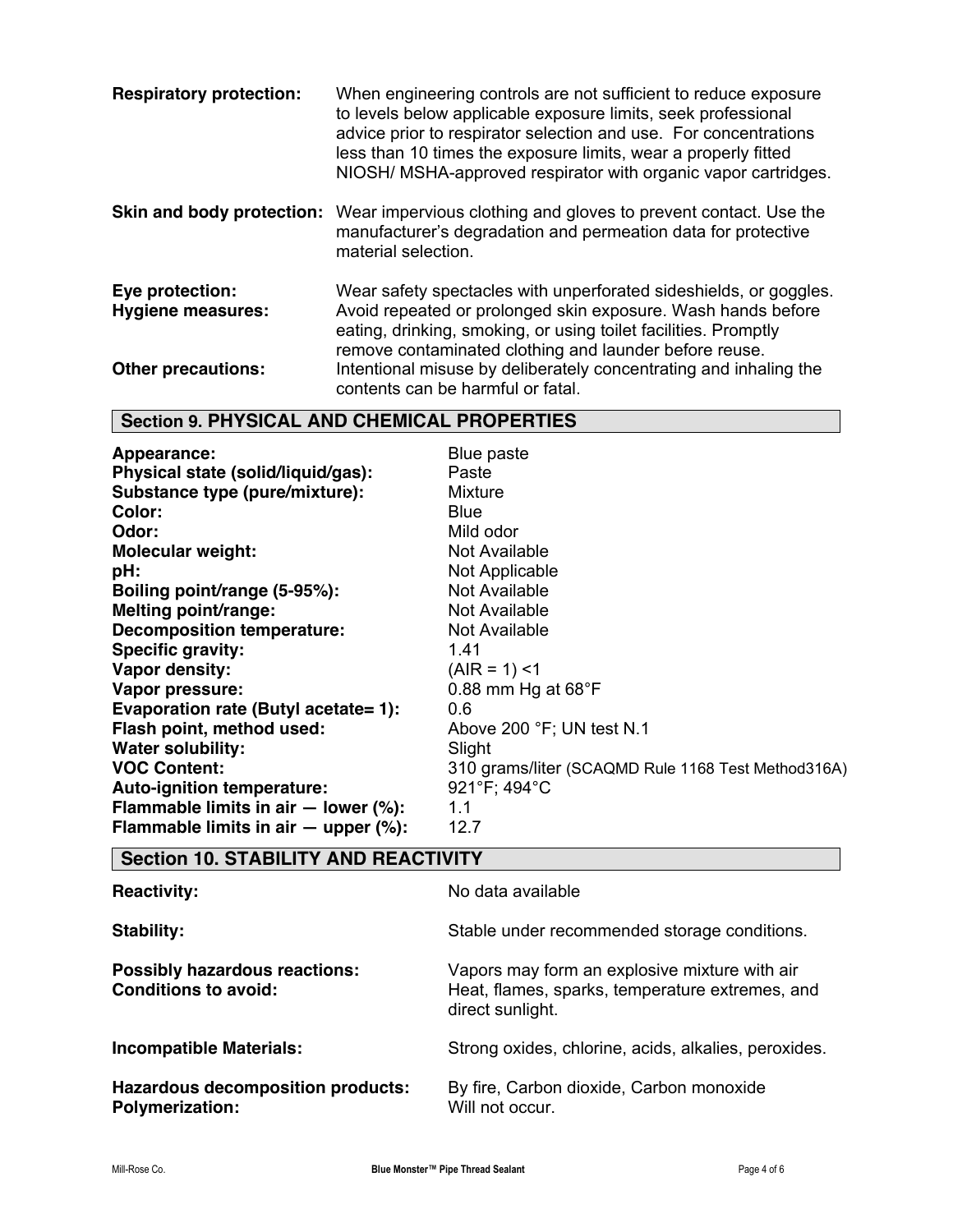## **Section 11. TOXICOLOGICAL INFORMATION**

**Acute toxicity:** Excessive exposure leads to depression of the central nervous system. Causes eye irritation, moderate skin irritation.

### **Product information:**

| <b>Name</b>           | CAS No.        | Inhalation:                | Dermal:                | Oral:                          |
|-----------------------|----------------|----------------------------|------------------------|--------------------------------|
| Ethylene glycol butyl |                | $LC_{50}$ (Rat): ~700 ppm, | $LD_{50}$ (Rat) >2,000 | Acute $LD_{50}$ (Rat):1,746    |
| ether                 | $111 - 76 - 2$ | 7 hours:                   | mg/kg                  | mg/kg                          |
| Synonym: 2-           |                | $LC_{50}$ (Guinea pig):    | $LD_{50}$ (Guinea pig) | Acute LD <sub>50</sub> (Guinea |
| Butoxyethanol         |                | $\sim$ 932 ppm, 4 hours;   | >2,000 mg/kg           | pig):1,414 mg/kg               |
| Isopropyl alcohol     | 67-63-0        | $LC_{50}$ (Rat): 16,000    | $LD_{50}$ (Rabbit)     | $LD_{50}$ (Rat) 5,000 to       |
| Synonym: 2-Propanol   |                | ppm, 8 hours               | 12,800 mg/kg           | 5,045 mg/kg                    |

 $LC_{50}$  — The concentration of the chemical in air that kills 50% of the test animals in a given time (usually four hours).

**Chronic toxicity:** The IARC and ACGIH designates Ethylene glycol butyl ether (2-Butoxyethanol) and Isopropyl alcohol (2-Propanol) as category 3 – confirmed animal carcinogen with unknown relevance to humans. Repeated or prolonged exposure in excess of exposure limits in Section 8 may cause damage to the lungs, liver, blood, and kidney.

**Sensitization:** Not known to cause sensitization in humans.

## **Section 12. ECOLOGICAL INFORMATION**

| <b>Ecotoxicity effects:</b> | LC <sub>50</sub> Harlequinfish, Red rasbora 96-hour 4,200 mg/l.<br>$LC_{50}$ Fathead minnow 96-hour 9,640 to 10,000 mg/l.<br>$EC_{50}$ Water flea 48-hour 1,550 mg/l.                                                                                                                                                                                                            |
|-----------------------------|----------------------------------------------------------------------------------------------------------------------------------------------------------------------------------------------------------------------------------------------------------------------------------------------------------------------------------------------------------------------------------|
| <b>Persistence</b>          | The estimated half-life (2-Butoxyethanol) in groundwater ranges from 14<br>days to 8 weeks; and in soil 7 days to 4 weeks.                                                                                                                                                                                                                                                       |
| Degradability:              | Expected to be readily biodegradable.                                                                                                                                                                                                                                                                                                                                            |
|                             | <b>Section 13. DISPOSAL CONSIDERATIONS</b>                                                                                                                                                                                                                                                                                                                                       |
| Cleanup<br>considerations:  | This product is not a hazardous waste as defined under RCRA 40 CFR<br>261. Do not incinerate a closed container. Disposal of this material must<br>be done in accordance with federal, state and/or local regulations. The<br>material destined for disposal must be characterized properly and may<br>differ from the product described in this SDS if mixed with other wastes. |

## **Section 14. TRANSPORT INFORMATION**

**Please refer to DOT regulation 49 CFR 172.101: Transport information:** This material is not regulated under DOT when transported via U.S. commerce routes: and IATA, and IMO via international routes **Hazardous Materials Description:** (DOT and IATA):

**UN/identification no.:** Not Applicable<br> **Proper shipping name:** Not Applicable **Proper shipping name: Hazard class:** Not Applicable **Packing group:** Not Applicable **DOT reportable quantity (lbs.):** Not Applicable

## **Section 15. REGULATORY INFORMATION**